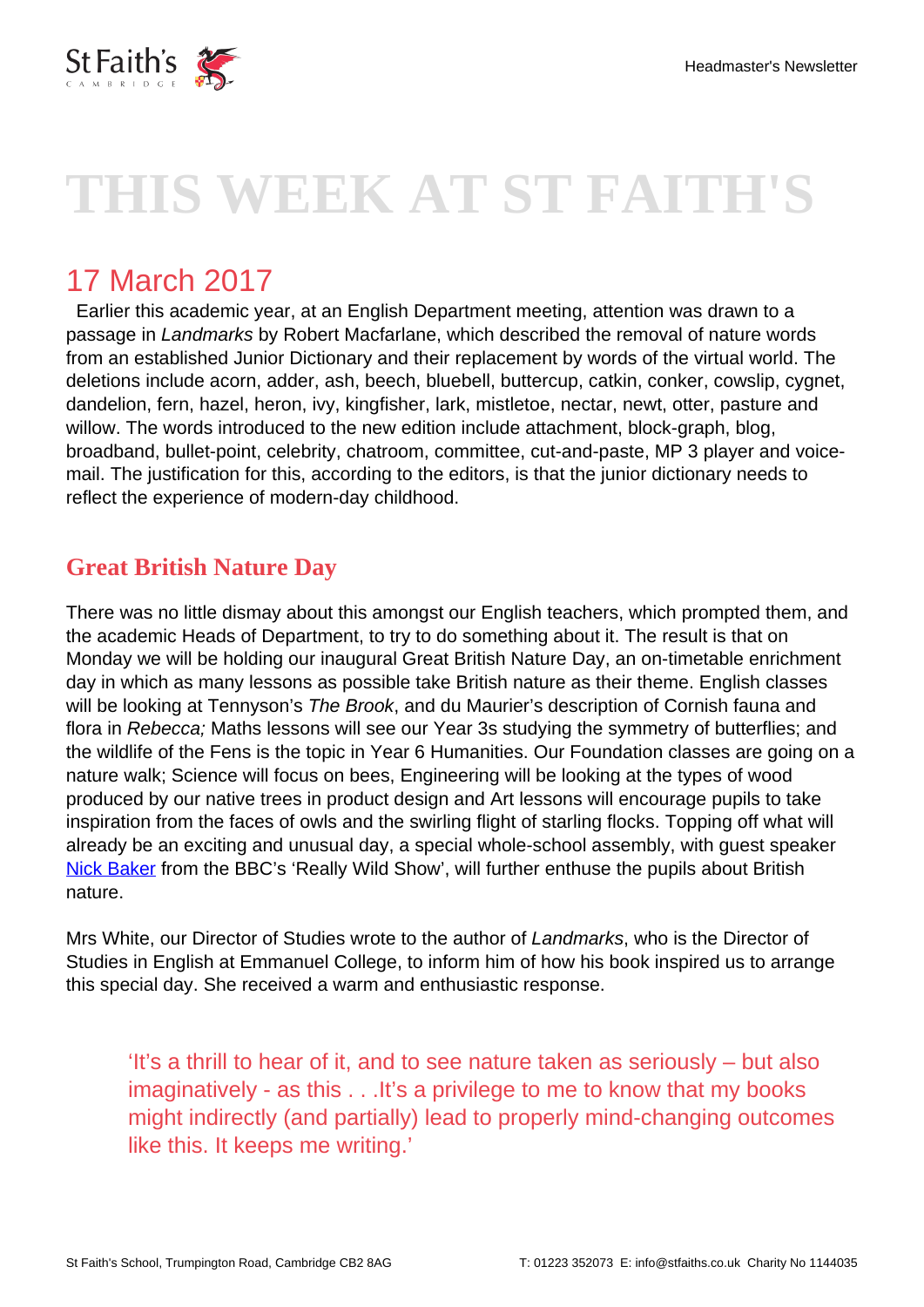

# **Sunny Weather**

The arrival of warmer weather has certainly brought our grounds to life this week. We are fortunate to enjoy a beautifully green site so close to the centre of Cambridge and much has been done in recent years to attract wildlife to our grounds. I was delighted, therefore, when walking Mollie last weekend, to see that two mallards have arrived on the Jubilee Pond. It is too early to say whether this will become their future family home, but we have been keeping a close eye on them during the week, and so far they seem settled and happy, as you can see from the photos. Given the pond's regal name, we have decided to name our new friends Elizabeth and Philip.



This week's sunny weather has opened up the school fields and it has been wonderful to see the children making full use of the green spaces, particularly at break times. The pupils in Late Stay enjoyed their first sandwich tea of the year in Tom's Garden.

LATE STAY PICTURES TO BE UPLOADED

# **Geography and SFPA Quiz**

It seems like a long time ago, but last Friday St Faith's held two quizzes. Miss Dow put together a beautifully crafted series of questions which entertained and challenged the pupils (and their parents!) for the best part of an hour after school. Latham (pictured below) won the House Geography Quiz and were presented with the coveted glass globe. Later that evening, the Year 1 parents' team (pictured here) won the SFPA Quiz evening, a most convivial event which nobody seemed to take terribly seriously and proved to be a relaxing start to the weekend. Thank you to our hosts, Gavin and Luncinda Howard, and their co-presenter Jimmy Carnegie.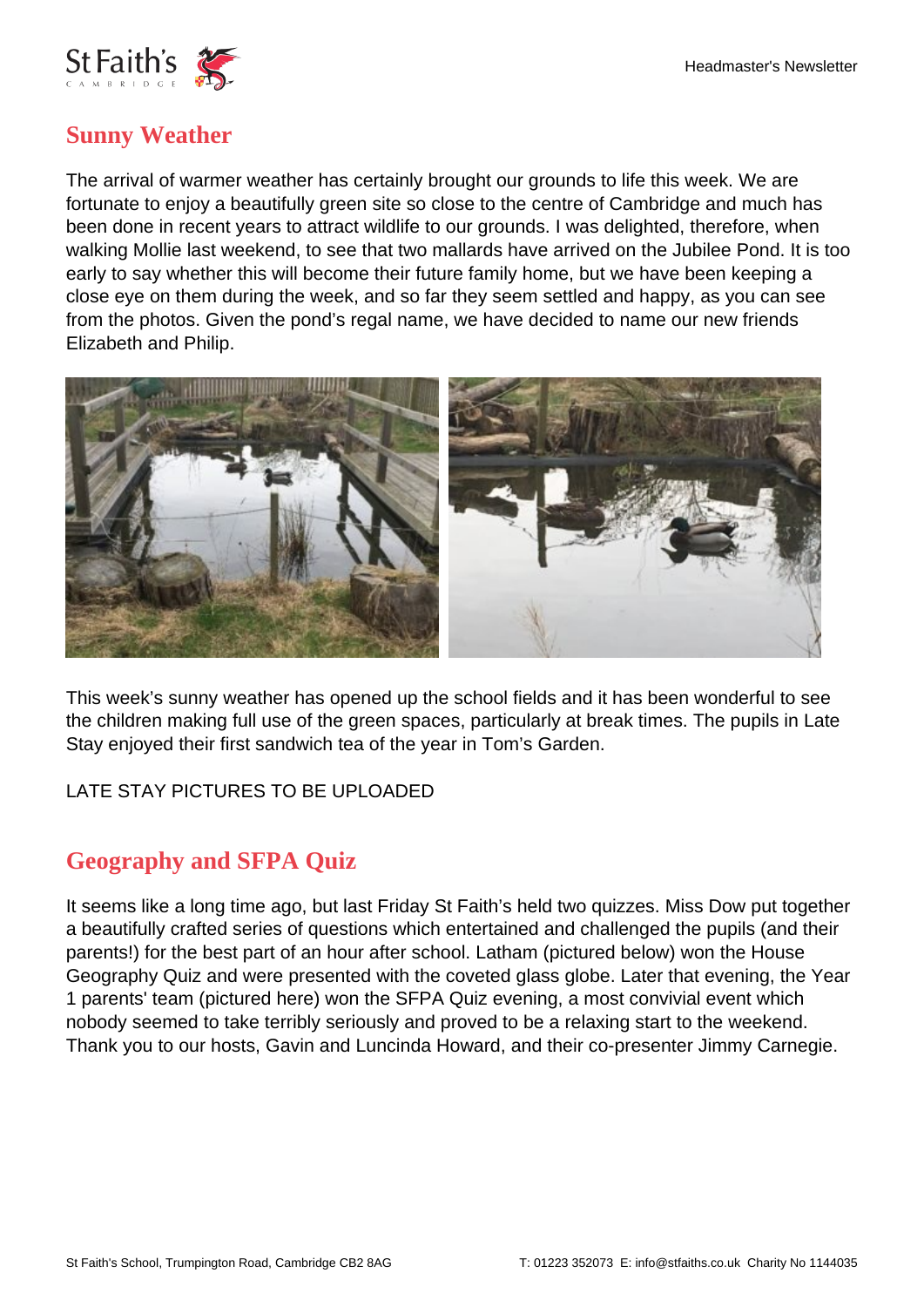









#### **Life Bus**

More serious matters have been addressed by the the Peterborough and Cambridgeshire Life Bus over the past two weeks. All classes have taken part in a series of structured lessons based on personal and social matters such as friendships, healthy eating, anger management, safe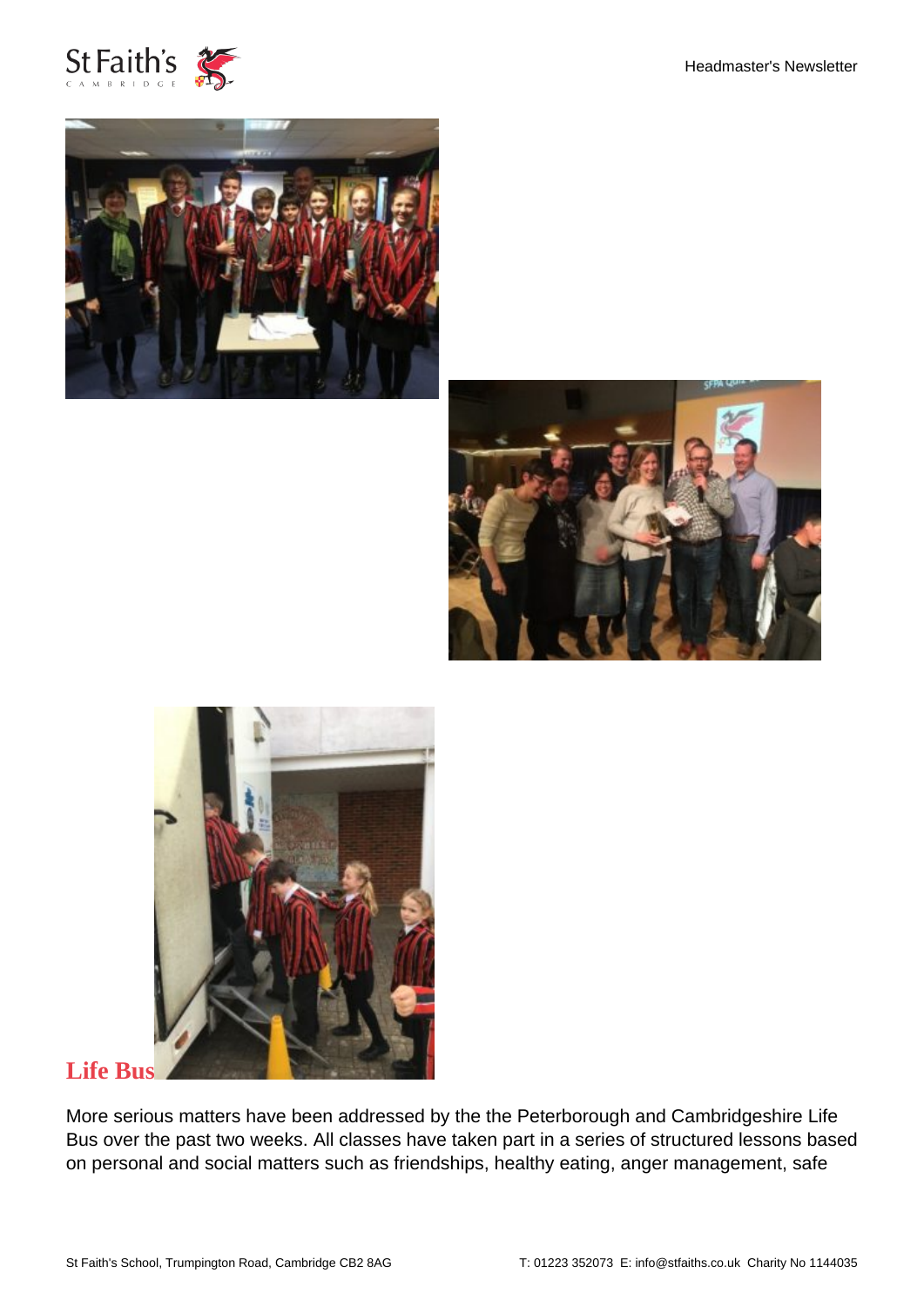

use of medicines, alcohol, nicotine and illegal drugs. I know that many of you have taken advantage of the sessions aimed at showing parents how the Life Bus works, and am pleased to hear your positive feedback.

#### **Sudbury Performing Arts Festival**

It has been a busy week for our Speech and Drama students who have been performing, and winning awards, at the Sudbury Performing Arts Festival. Many congratulations to everyone who took part, and well done to the place winners: Juliette B and Anna D  $(3<sup>rd</sup>$ in duo acting). Isabella B and Lucy B (also  $3^{\text{rd}}$  in duo acting), Ioanna M ( $3^{\text{rd}}$  in solo acting), Oscar S ( $3^{\text{rd}}$  in solo verse speaking), Mya DE ( $2^{nd}$  in solo verse speaking), Charlotte B and Lola D (1<sup>st</sup> in duo acting), Lucy H ( $1<sup>st</sup>$  in solo acting) and Anna B ( $1<sup>st</sup>$  in solo acting).

#### **Sport Results**

The sports teams have also been busy this week. In additional to the regular house and interschool matches, several teams have competed in county, regional and national finals. Last Friday the U13 netball team finished third in the National Championships, losing to Millfield in the semi-finals. It was a pleasure for me and Jane to watch the girls play so skilfully and confidently against the best U13 teams in the country. The following day the U13 mixed gym team of Izzy Reimann, Guy Nichols and Nina Lane won the Milano Team Trio National Finals at Stoke – a magnificent achievement! On Monday our U11 boys' hockey team played in the national finals at Repton School and finished in a respectable  $12<sup>th</sup>$  place, so very well done to them. Three of our rugby teams are playing in the national finals at Epsom College on Sunday, so I wish them every success on what should be a great day. Further details of recent sports events are, as usual, in the index.

#### **OF Hockey Success**

Speaking of sport, this week we have heard that Katie C who left the school two years ago, has been selected to play for the England Women's U16 Hockey team. Katie's mother wrote to me saying:

'The superb coaching and encouragement she received at St Faith's started her on her ambitious path. We are all very grateful.. it is an exciting time for her!'

#### **Granny Huckle**

Finally, next week marks the end of the 'Granny Huckle era'; her last day in school is Thursday 23<sup>rd</sup> March. Pat started volunteering in the school twenty three years ago when her grandsons